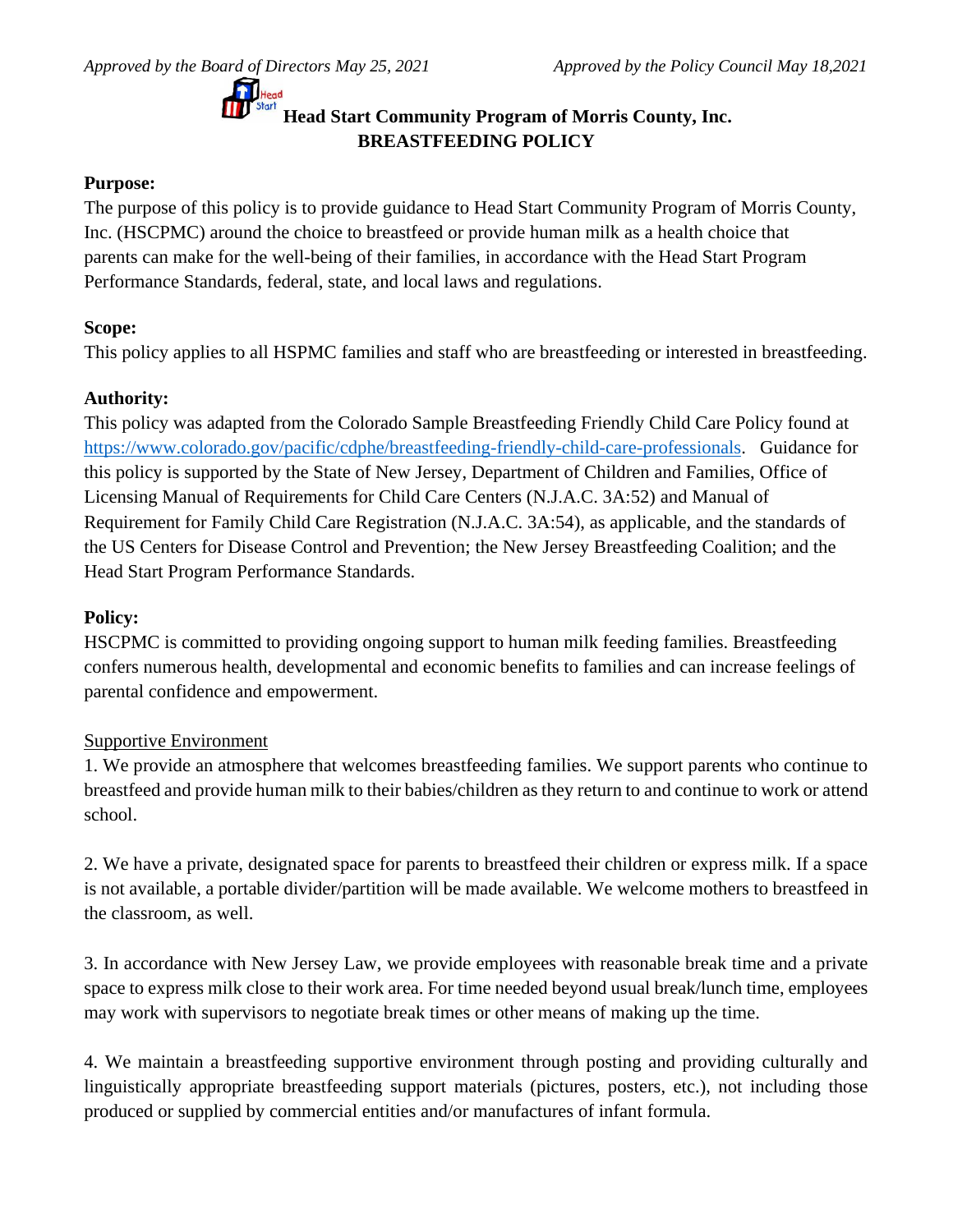*Approved by the Board of Directors May 25, 2021 Approved by the Policy Council May 18,2021*

5. We "check in" with families for feedback and ways to continue providing support, to the extent that is desired by families. The individual choice of families to breastfeed or not to breastfeed is respected and affirmed.

6. Staff communicates a child's schedule (i.e., feeding, napping, etc.) so that parents can adjust their schedules for expressing milk and/or visiting to feed their baby.

## **Initial Contact**

1. We discuss breastfeeding and lactation support with all potential new families and share this policy and other breastfeeding resources. The policy is included in our parent/guardian handbook. 2. We work with families prior to their first day to transition their babies to bottle or cup feedings.

## Feeding and Handling Milk

1. Staff follows breast milk feeding, storage and handling of standards, as defined by the State of New Jersey, New Jersey Department of Children and Families, Office of Licensing Manual of Requirements for Child Care Centers (N.J.A.C. 3A:52) and Manual of Requirement for Family Child Care Registration (N.J.A.C. 3A:54), as applicable, and the standards of the US Centers for Disease Control and Prevention.

2. We discuss with all families how expressed milk is handled at our program.

3. Refrigerator and freezer space is available for human milk storage.

4. Staff informs families on written procedures about the proper way to label and handle breast milk. Families should provide their own containers, labeled with the child's name and date.

5. Staff talks with parents/guardians about the quantity of milk remaining to avoid waste.

6. We develop a sustainable feeding plan with each family, including feeding babies on demand as we observe hunger cues and coordinating the last feeding of the day to meet the parent's feeding needs (either to feed or await parent's feeding).

7. Babies are fed by the same caregiver as often as possible. All caregivers hold babies when feeding.

8. No formula or solid foods will be provided without first checking with the family.

## Staff Training

1. Staff receives training at least once a year on providing a welcoming environment, feeding and handling breast milk, this breastfeeding policy, and supporting exclusive breastfeeding.

2. Staff is monitored for compliance with our breastfeeding policy and standards.

3. Families may request information about the content of breastfeeding training for our staff.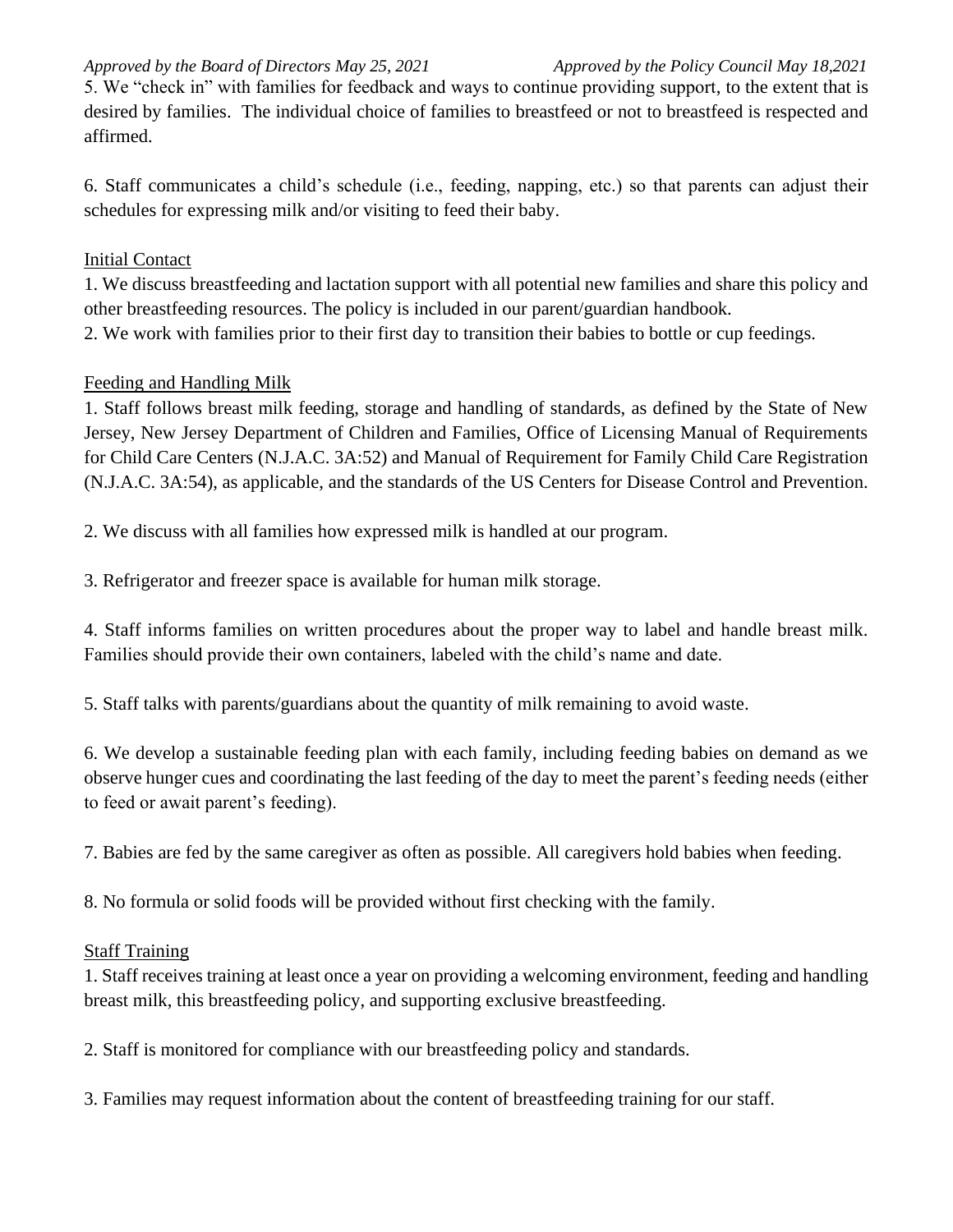

# **Head Start Community Program of Morris County, Inc. POLÍTICA DE LACTANCIA MATERNA**

### **Propósito:**

El propósito de esta política es brindar orientación al Programa Comunitario Head Start del Condado de Morris, Inc. (HSCPMC) sobre la opción de amamantar o proporcionar leche materna como una opción de salud que los padres pueden contribuir al bienestar de sus familias, de acuerdo con las Normas de Desempeño del Programa Head Start, las leyes y reglamentos federales, estatales y locales.

### **Alcance:**

Esta política se aplica a todas las familias y al personal de HSPMC que están amamantando o están interesados en amamantar.

### **Autoridad:**

Esta política fue adaptada de la Política de cuidado infantil amigable con la lactancia materna de Colorado que se encuentra en https://www.colorado.gov/pacific/cdphe/breastfeeding-friendly-childcare-professionals. La guía para esta política está respaldada por el Estado de Nueva Jersey, el Departamento de Niños y Familias, el Manual de Requisitos de la Oficina de Licencias para Centros de Cuidado Infantil (NJAC 3A: 52) y el Manual de Requisitos para el Registro de Cuidado Infantil Familiar (NJAC 3A: 54) , según corresponda, y los estándares de los Centros para el Control y la Prevención de Enfermedades de EE. UU. la Coalición de Lactancia Materna de Nueva Jersey; y las Normas de Desempeño del Programa Head Start.

### **Política:**

HSCPMC se compromete a brindar apoyo continuo a las familias que alimentan con leche materna. La lactancia materna confiere numerosos beneficios económicos, de salud y de desarrollo a las familias y puede aumentar los sentimientos de confianza y empoderamiento de los padres.

### Ambiente de Apoyo

1. Brindamos un ambiente que da la bienvenida a las familias que amamantan. Apoyamos a los padres que continúan amamantando y proporcionando leche materna a sus bebés / niños mientras regresan y continúan trabajando o asistiendo a la escuela.

2. Tenemos un espacio privado y designado para que los padres amamanten a sus hijos o se extraigan leche. Si un espacio no está disponible, un divisor / partición portátil estará disponible. También damos la bienvenida a las madres a amamantar en el salón de clases.

3. De acuerdo con la ley de Nueva Jersey, proporcionamos a los empleados un tiempo de descanso razonable y un espacio privado para extraer la leche cerca de su área de trabajo. Para el tiempo necesario más allá de la hora habitual de descanso / almuerzo, los empleados pueden trabajar con los supervisores para negociar los tiempos de descanso u otros medios para recuperar el tiempo.

4. Mantenemos un entorno de apoyo a la lactancia materna mediante la publicación y el suministro de materiales de apoyo a la lactancia cultural y lingüísticamente apropiados (fotografías, carteles, etc.), sin incluir los producidos o suministrados por entidades comerciales y / o fabricantes de fórmula infantil.

5. Nos "comunicamos" con las familias para obtener comentarios y formas de continuar brindando apoyo, en la medida en que las familias lo deseen. Se respeta y reafirma la elección individual de las familias de amamantar o no amamantar.